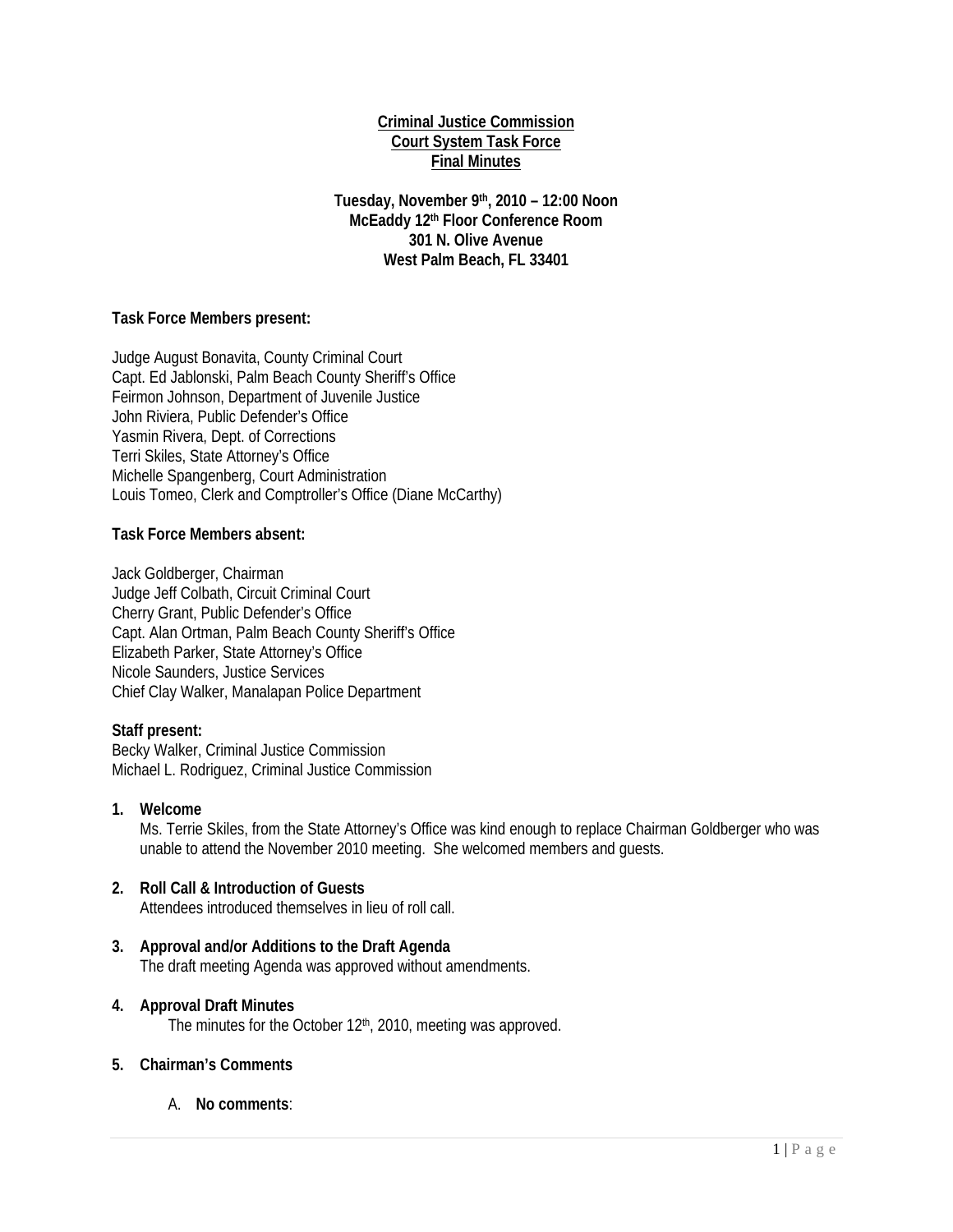## **6. New Business**

A. No New Business

## **7. Old Business**:

- A. **Video Conferencing**: Ms. Audrey Wolf, Director of Facilities Development and Operations. In addition to Ms. Wolf, several representatives from the Palm Beach Sheriff's Office attended the meeting to address specific questions concerning the jail operations and video conferencing; including Captain David Sleeth, William Cecere (in charge of Gun Club Correction's Court), and Major Chris Kneisley. Ms. Wolf noted that the Sheriff's Office recently upgraded their jail management system which will be interfaced with the Video Visitation Scheduling System. She also mentioned that there would be an Executive Overview Tour of the Central Visitation Center on December 7<sup>th</sup>. This will be a high level tour and how this system will integrate with the Sheriff's jail system to synchronize scheduling. Ms. Wolf also provided an overview of the implementation of the Video Visitation schedule (see attached). She noted that they will be rolling out five public visitation centers with both public and professional access. Most of the public centers will be live in the 1st quarter of 2011 (January 2011) while the Central Detention Center Video Visitation System will be on line in the 4<sup>th</sup> quarter (December 2011). The Professional Video Visitation System will include the Public Defender and the Central Video Visitation Center with both centers phased into the VVS scheduling in the 2nd quarter. Ms. Wolf noted that there was a Video Court Pilot Project in the Main Judicial Center (11F) and the Main Detention Center (B114). Damir Kukec asked if there was any plan to implement video visitation via webcams and the internet (Skype like technology) with inmates. Ms Wolf noted that from a technology perspective it was not difficult; however, there are a number of security considerations that have yet to be resolved before we would introduce such an option. She stated that we have made a specific decision that we were not going to implement such technology at this time due to the operational (primarily scheduling) and security (uncontrolled users both on inmate and client) issues.
- B. **Procedure for Return of Firearms**: Michelle Spangenberg, Court Administration. Ms. Spangenberg informed the task force that the AO3.905 was signed by the Chief Judge on October 19, 2010 (see attached).
- C. **Access to Probable Cause Affidavits**: Damir Kukec noted that this was an issue that Chairman Goldberger was interested in. It was noted that he still wanted to investigate the possibility of accessing probable cause affidavits online, rather than having to go down to the main court house. Ms. Spangenberg noted that it appears the Chief Judge may enter an order allowing access electronically; and perhaps there would be a possibility to access this information over the Internet once the Clerk's new system (Showcase) goes live where PC affidavit would be accessible. Ms. Joiner noted that at this time Manatee County has a pilot project which enables anyone to access probable cause affidavits online, regardless of whether you are the attorney of record. The Florida Supreme Court decision which restricts the release of such documents over the internet to the public (AOSC07-49) is attached.

# **8. Updates & Initiatives**

A. **Adult Drug Court:** Dorrie Tyng, Justice Services, provided brief report on the activities of Adult Drug Court. She noted that they currently have approximately 200 clients, 16 new clients, 25 co-occurring, and 20 graduated this September. There has been a total 1,060 people who graduated since the drug court was established.